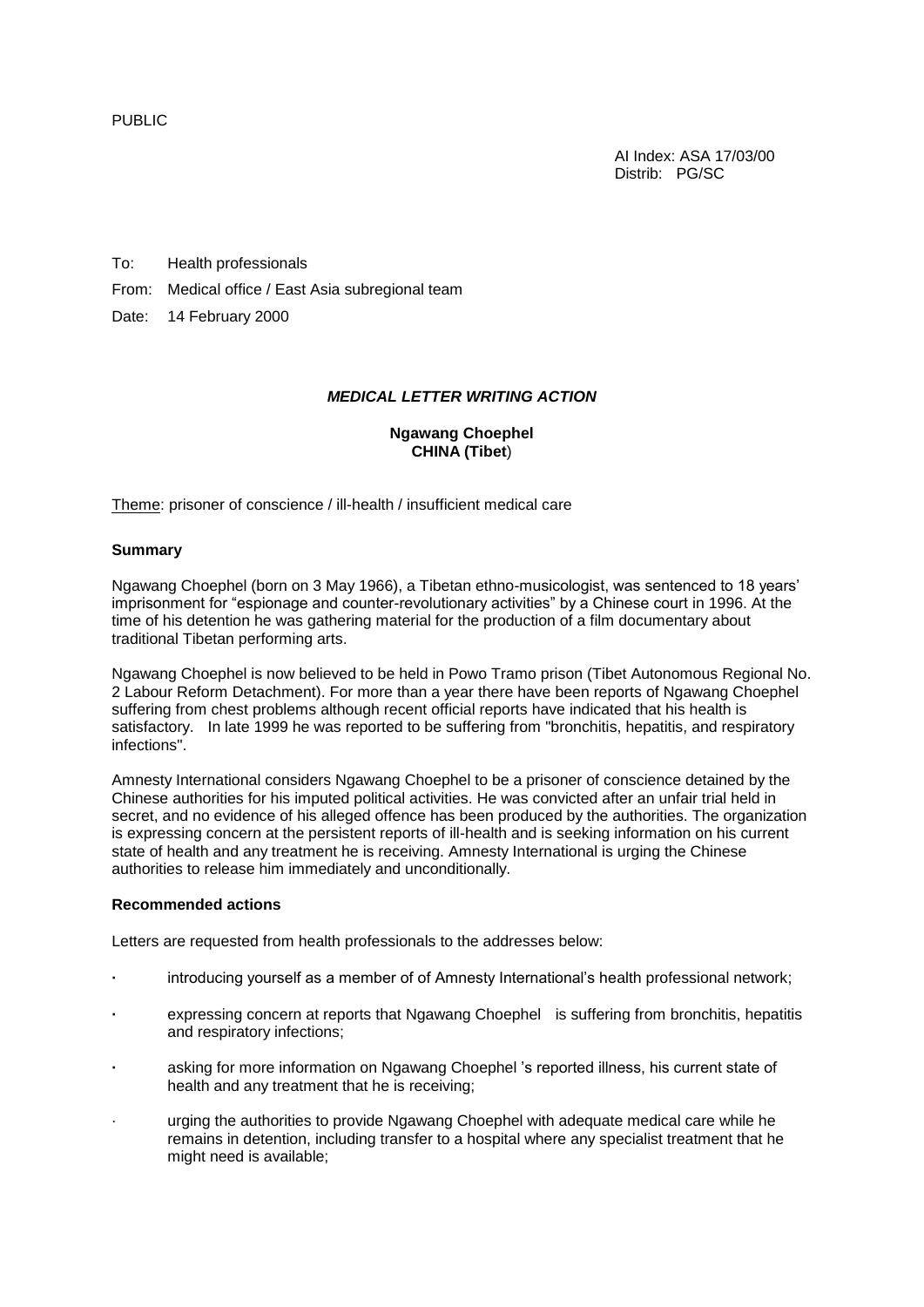· urging the authorities to release Ngawang Choephel immediately and unconditionally as a prisoner of conscience.

## **Addresses**

Premier of the People's Republic of China ZHU Rongji Zongli Guowuyuan 9 Xihuangchenggenbeijie Beijingshi 100032 People's Republic of China

Chairman of the Tibet Autonomous Regional People's Government Legchog Zhuren Xizang Zizhiqu Renmin Zhengfu 1 Kang'angdonglu Lasashi 850000, Xizang Zizhiqu People's Republic of China

The Governor Xizang Zizhigu di er Laogai Zhidni Linzhi Digu (Nyingchi Prefecture) Linzhixian People's Republic of China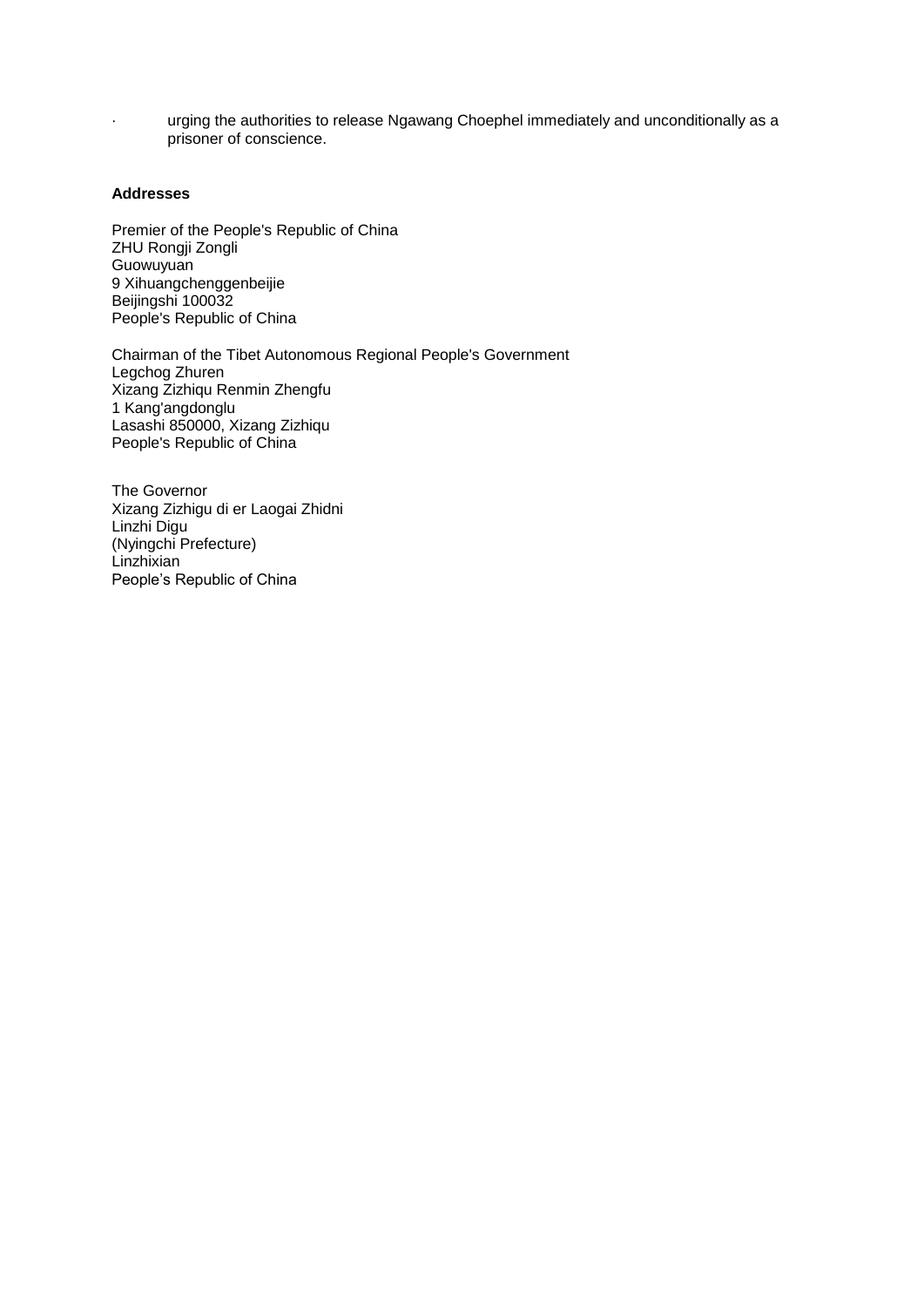AI Index: ASA 17/03/00 Distrib: PG/SC

# *HEALTH CONCERN*

## **Ngawang Choephel CHINA (Tibet**)

Ngawang Choephel (born on 3 May 1966), a Tibetan ethno-musicologist, was sentenced to 18 years' imprisonment for "espionage and counter-revolutionary activities" by a Chinese court in 1996. At the time of his detention he was gathering material for the production of a film documentary about traditional Tibetan performing arts.

Ngawang Choephel is now believed to be held in Powo Tramo prison (Tibet Autonomous Regional No. 2 Labour Reform Detachment). For more than a year there have been reports of Ngawang Choephel suffering from chest problems although recent official reports have indicated that his health is satisfactory. In late 1999 he was reported to be suffering from "bronchitis, hepatitis, and respiratory infections".

Amnesty International considers Ngawang Choephel to be a prisoner of conscience detained by the Chinese authorities for his imputed political activities. He was convicted after an unfair trial held in secret, and no evidence of his alleged offence has been produced by the authorities. The organization is expressing concern at the persistent reports of ill-health and is seeking information on his current state of health and any treatment he is receiving. Amnesty International is urging the Chinese authorities to release him immediately and unconditionally.

## **Background**

Ngawang Choephel has not lived in Tibet since 1968; when he was 2 years old his family fled to India. He studied up to the age of 15 in the Central School for Tibetans, in Mundgod Tibetan settlement in South India. He later joined the Tibetan Institute of Performing Arts in Dharamsala, from where he obtained a diploma in Tibetan music and dance and went on to become a music and dance teacher. He studied music for one year on a Fulbright scholarship at Middlebury College, Vermont, in the United States.

He had travelled to Tibet in July 1995 to make a film documentary about traditional Tibetan performing arts and was first reported missing by his mother who was expecting him to return to India in December 1995.

Information later emerged that Ngawang Choephel had been detained in Shigatse market at the end of August 1995. He was next seen on 16 September 1995 when he was brought into Nyari Detention Centre, where he was held incommunicado detention for over 14 months. In May 1998 a delegation from the European Union was told that he was still in Shigatse. Ngawang Choephel is now believed to be held in Powo Tramo prison (Tibet Autonomous Regional No 2 Labour Reform Detachment).

It is believed that all of Ngawang Choephel's recordings of traditional Tibetan music and dance on video were confiscated along with his travel documents and his camera at the time of his detention.

Ngawang Choephel was tried on 6 September 1995 and sentenced on 13 November 1996 to 15 years' imprisonment on "espionage" charges and to a further three years' imprisonment on charges of "counter-revolutionary activities" and four years' deprivation of political rights to be